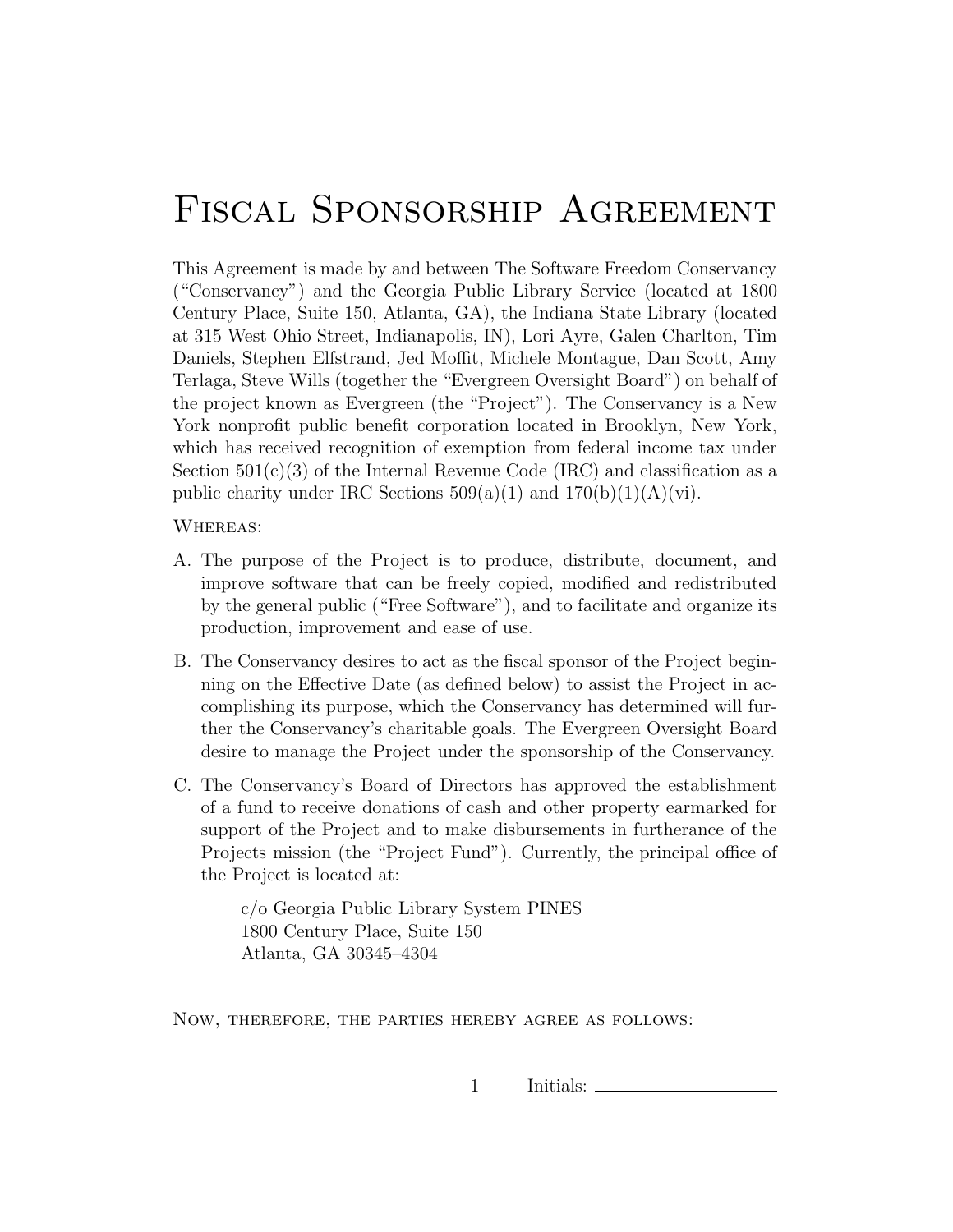- 1. Term of Agreement. As of the Effective Date, the Project joins the Conservancy, which relationship will continue unless and until terminated as set forth below.
- 2. Project Management and Activities.
	- a. The Project Will Be Free Software. The Conservancy and the Project agree that any software distributed by the Project will be distributed solely as Free Software.
	- b. The Evergreen Oversight Board Will Manage the Project. Authority to manage the technical and artistic direction of the Project and the program activities of the Project is delegated to the Evergreen Oversight Board, subject at all times to the direction and control of the Conservancy's Board of Directors. The Conservancy will only intervene in the program activities to the extent the Project is not in compliance with Paragraph 2(a) or Paragraph 5 of this Agreement.
	- c. Ultimate Responsibility of Project. Subject to Section 2(b) of this Agreement, all community programs, public information work, fundraising events, processing and acknowledgment of cash and noncash revenue items, accounts payable and receivable, negotiation of leases and contracts, disbursement of Project funds (including grants), and other activities planned by the Project shall be the ultimate responsibility of the Conservancy and shall be conducted in the name of the Conservancy, beginning on the Effective Date.
	- d. Project Not An Agent Of Conservancy. The Project does not and shall not act as an agent for the Conservancy unless specifically authorized in writing by the Conservancy to do so.
- 3. Fees. The Project agrees to voluntarily donate 5% of its gross revenue (including, but not necessarily limited to, all income and donations) to the Conservancy for its general operations.

Notwithstanding the above, the Project agrees that should Conservancy be required to pay any taxes (including but not limited to sales taxes and unrelated business taxable income) as the result of any activity of the Project and/or activities undertaken by Conservancy on the Projects' behalf, such taxes shall be deducted from the Project Fund.

Conservancy will monitor any unrelated business taxable income and no-

2 Initials:  $\Box$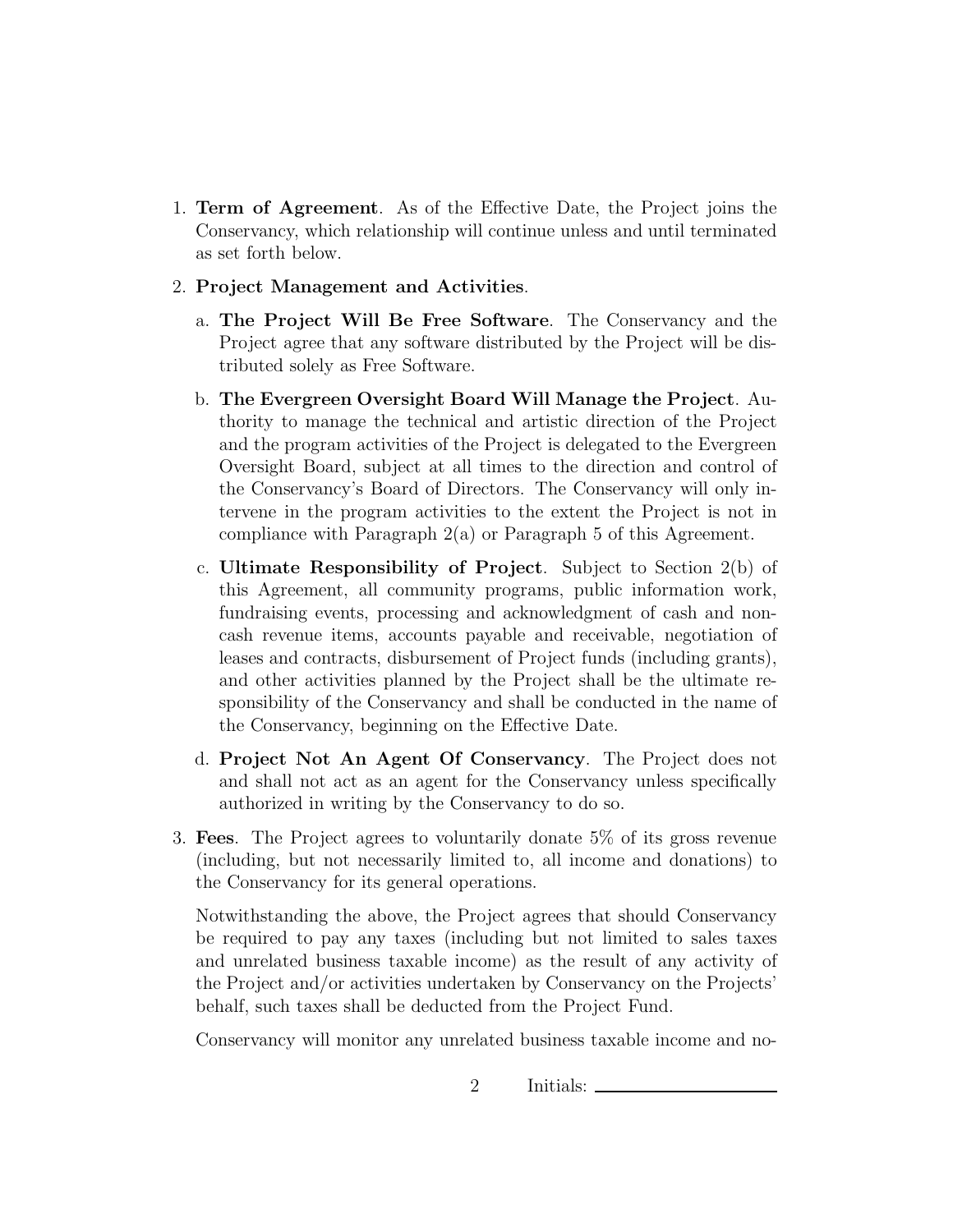tify the Project if the overall amounts exceed that permissible to retain the Conservancy's tax exempt status.

- 4. Project Fund/Variance Power. Beginning on the Effective Date, the Conservancy shall place all gifts, grants, contributions and other revenues received by the Conservancy and identified with the Project into a Project Fund to be used for the sole benefit of the Project's mission as that mission may be defined by the Evergreen Oversight Board from time to time with the approval of the Conservancy. The Conservancy retains the unilateral right to spend such funds so as to accomplish the purposes of the Project as nearly as possible within the Conservancy's sole judgment, subject to any donor-imposed restrictions, as to purpose, on the charitable use of such assets. The parties agree that all money, and the fair market value of all property, deposited in the Project Fund be reported as the income of the Conservancy, for both tax purposes and for purposes of the Conservancy's financial statements. It is the intent of the parties that this Agreement be interpreted to provide the Conservancy with variance powers necessary to enable the Conservancy to treat the Project Fund as the Conservancys asset in accordance with Financial Accounting Statement No. 136 issued by the Financial Accounting Standards Board, while this Agreement is in effect.
- 5. Project Fund Management / Performance of Charitable Purposes. All of the assets received by the Conservancy under the terms of this Agreement shall be devoted to the purposes of the Project, within the tax-exempt purposes of the Conservancy. The Project agrees not to use its funds or operate in any way which would jeopardize the tax-exempt status of the Conservancy. No item of revenue shall be earmarked for use in any attempt to influence legislation within the meaning of IRC Section  $501(c)(3)$  and no agreement, oral or written, to that effect shall be made between the Conservancy and any revenue source. The Conservancy shall not use any portion of the assets to participate or intervene in any political campaign on behalf or in opposition to any candidate for public office, to induce or encourage violations of law or public policy, to cause any private inurement or improper private benefit to occur, nor to take any other action inconsistent with IRC Section  $501(c)(3)$ .
- 6. Representation of the Project in the Conservancy. The Evergreen Oversight Board ("Oversight Board"), each initial Member a signatory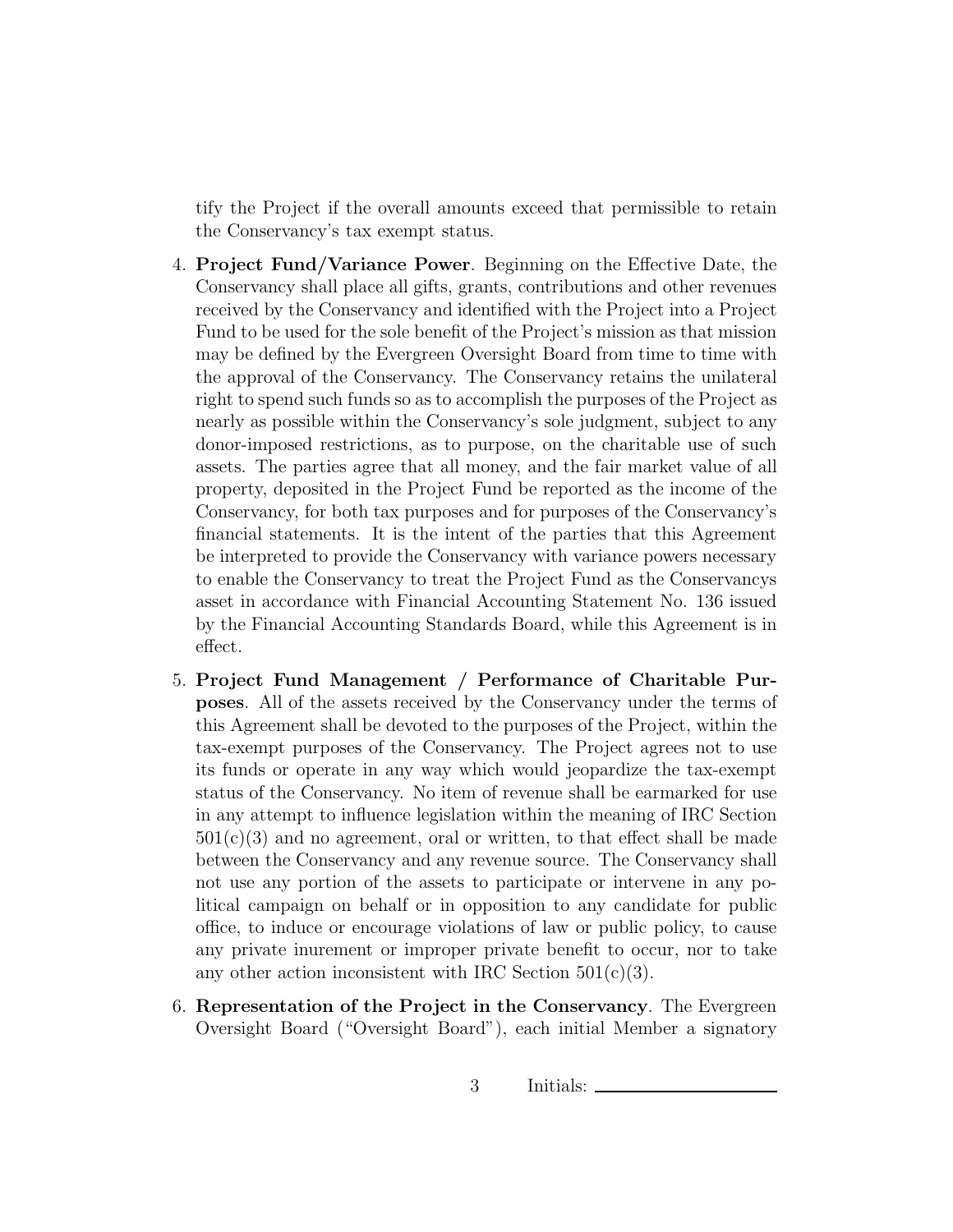hereto, shall represent the Project in its official communication with the Conservancy. Oversight Board Members ("Members") may be added or removed from the position at any time by a majority vote of the of the Oversight Board. Any Oversight Board member may resign his or her position at any time, effective upon receipt of the resignation by the Conservancy. The Oversight Board will elect, by majority vote, a single individual to communicate with the Conservancy (the "Representative") and shall notify the Conservancy promptly following the election of a new Representative.

The Representative will have the authority to instruct the Conservancy on the Project's behalf on all matters. The initial Representative shall be Elizabeth McKinney.

This section may be modified by a majority vote of the Oversight Board, with the consent of the Conservancy, such consent not to be unreasonably withheld.

- 7. Outstanding Liabilities. The Evergreen Oversight Board represent that any liabilities that may be outstanding in connection with the Project have been disclosed to the Conservancy.
- 8. Termination. The Evergreen Oversight Board or the Conservancy may terminate this Agreement at any time subject to the following understandings:
	- a. Notice and Successor Search. Either the Conservancy or the Evergreen Oversight Board may terminate this Agreement on 60 days' written notice to the other party, so long as a Successor can be found that meets the following requirements:
		- i. the Successor is another nonprofit corporation which is tax-exempt under IRC Section  $501(c)(3)$ ,
		- ii. the Successor is not classified as a private foundation under Section 509(a),
		- iii. the Successor is willing and able to sponsor the Project, and,
		- iv. the Successor is approved in writing by both parties by the end of the 60-day period, such approval not to be unreasonably withheld.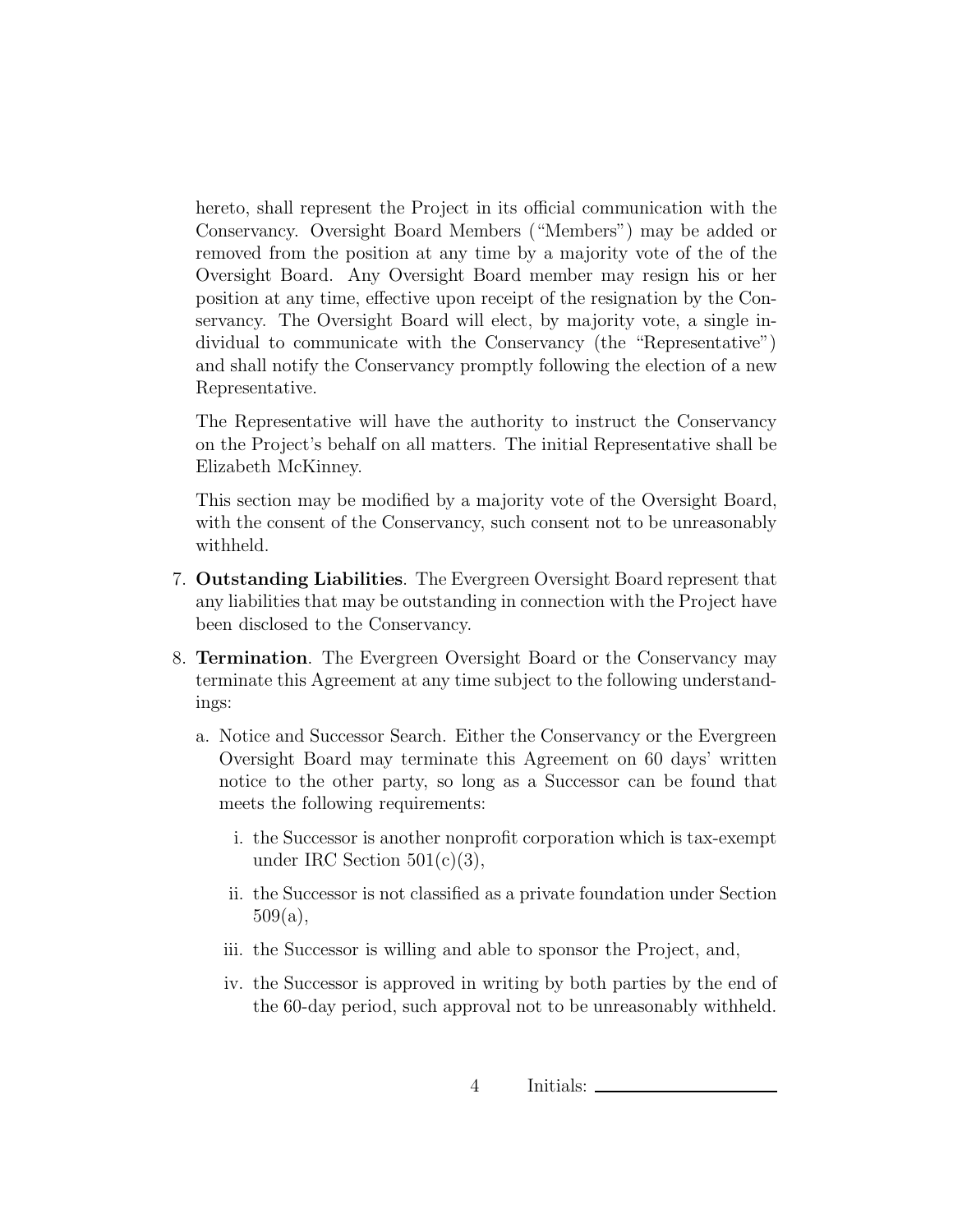- b. Additional Search Periods. If the parties cannot agree on a Successor to sponsor the Project, the Evergreen Oversight Board shall have an additional 60 days to find a Successor willing and able to sponsor the Project. Upon written agreement of the parties, not to be unreasonably withheld, the Evergreen Oversight Board shall have further additional periods in which to find a Successor. Such periods will be of a duration agreed to by the parties.
- c. Transfer to a Successor. If a Successor is found, the balance of assets in the Project Fund, together with any other assets held or liabilities incurred by the Conservancy in connection with the Project, shall be transferred to the Successor by the end of the notice period or any extension thereof, subject to the approval of any third parties that may be required. If the Project has formed a new organization qualified as a Successor as set forth in this Section, such organization shall be eligible to receive all such assets and liabilities so long as such organization has received a determination letter from the Internal Revenue Service, indicating that such qualifications have been met, no later than the end of the notice period or any extension thereof.
- d. Termination Without a Successor. If no Successor is found, the Conservancy may dispose of the Project assets and liabilities in any manner consistent with applicable tax and charitable trust laws.
- 9. Miscellaneous. Each provision of this Agreement shall be separately enforceable, and the invalidity of one provision shall not affect the validity or enforceability of any other provision. This Agreement shall be interpreted and construed in accordance with the laws of the State of New York. This Agreement constitutes the only agreement, and supersedes all prior agreements and understandings, both written and oral, among the parties with respect to the subject matter hereof. This Agreement may not be amended or modified, except in writing and signed by all parties to this Agreement.
- 10. Counterparts / Facsimile. This Agreement may be executed in two or more counterparts, each of which shall constitute an original, but all of which, when together, shall constitute but one and the same instrument, and shall become effective when one or more counterparts have been signed by each party hereto and delivered to the other party. In lieu of the original, a facsimile transmission or copy of the original shall be as effective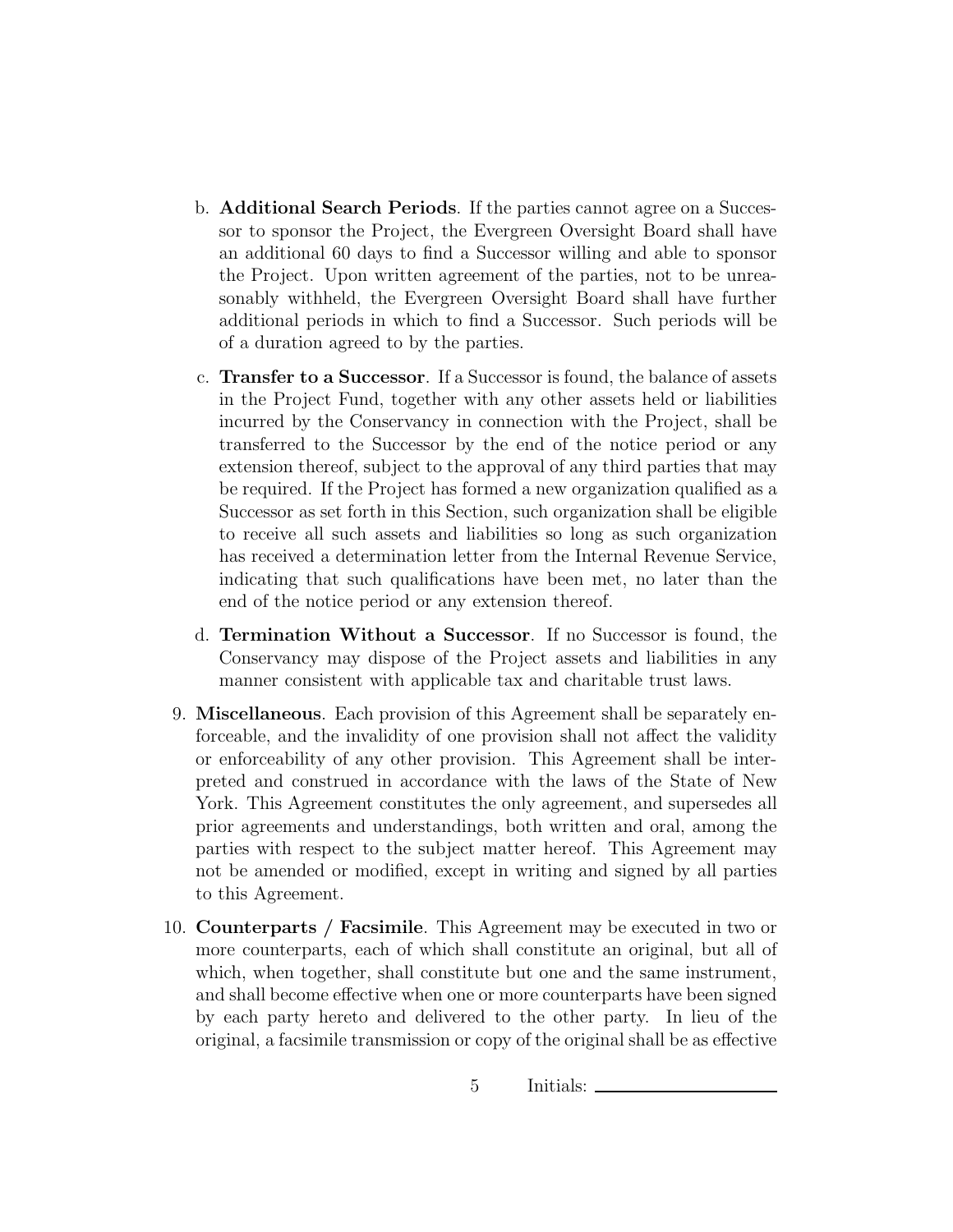and enforceable as the original.

IN WITNESS WHEREOF, the parties have executed this Fiscal Sponsorship Agreement effective on the thirtieth day of April, 2011 (the "Effective Date").

| $\rm\,By:$ | <u> 1989 - Andrea Stadt Britain, amerikansk politiker (</u> |                                        |
|------------|-------------------------------------------------------------|----------------------------------------|
|            |                                                             | THE SOFTWARE FREEDOM CONSERVANCY, INC. |
|            | Bradley M. Kuhn                                             | Title: Executive Director              |
|            |                                                             |                                        |
|            |                                                             |                                        |

By: Date:

The Georgia Public Library Service Elizabeth McKinney Title: PINES Program Director

By: Date:

THE INDIANA STATE LIBRARY Jim Corridan Title: Deputy State Librarian

By: Date:

Lori Ayre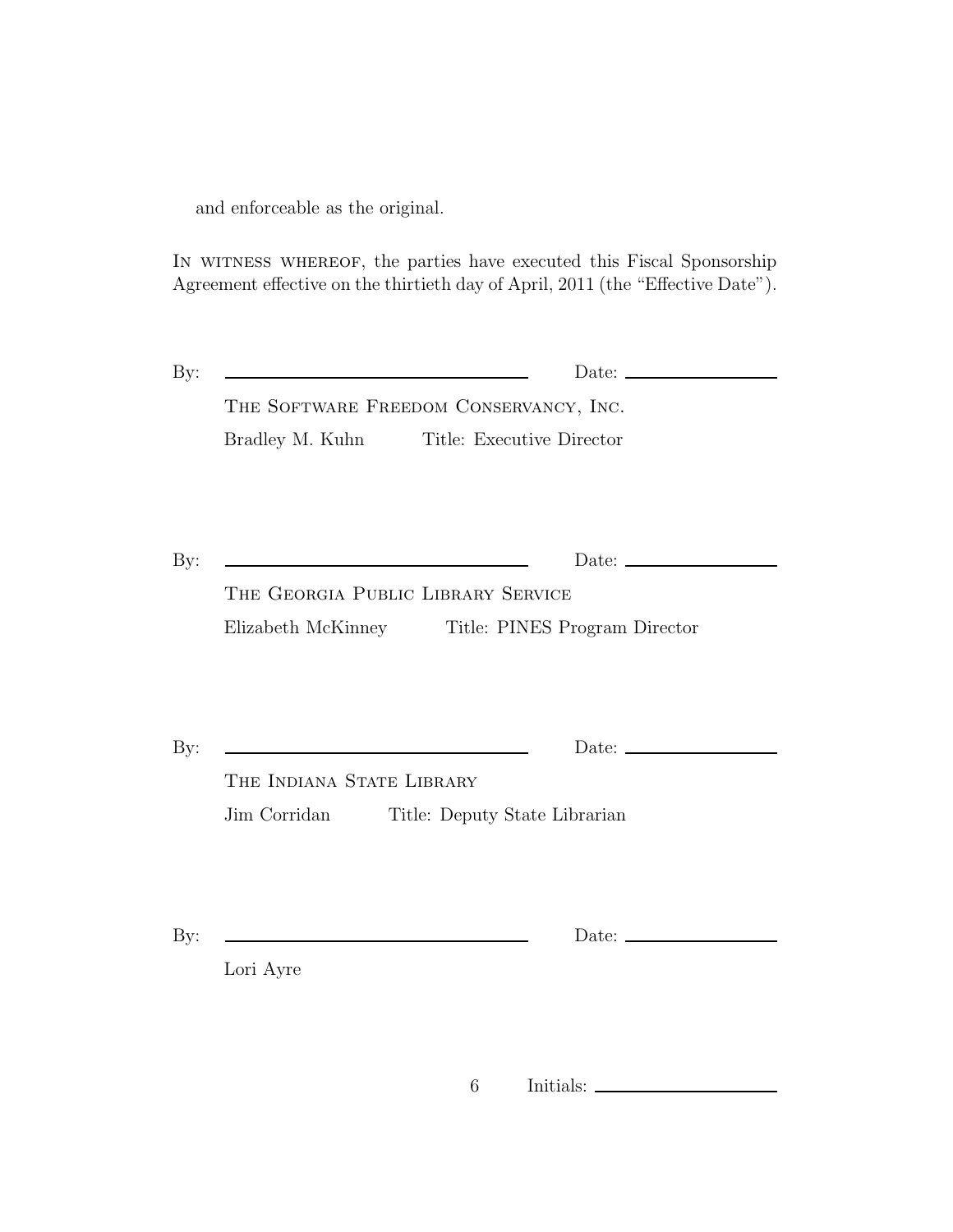|                   | Date: $\_\_$                                           |
|-------------------|--------------------------------------------------------|
| Galen Charlton    |                                                        |
| Tim Daniels       | Date: $\frac{1}{\sqrt{1-\frac{1}{2}}\cdot\frac{1}{2}}$ |
| Stephen Elfstrand | Date: $\_\_$                                           |
| Jed Moffit        | Date: $\_\_$                                           |
| Michele Montague  | Date: $\qquad \qquad$                                  |
| Dan Scott         | Date: $\frac{1}{\sqrt{1-\frac{1}{2}}\cdot\frac{1}{2}}$ |